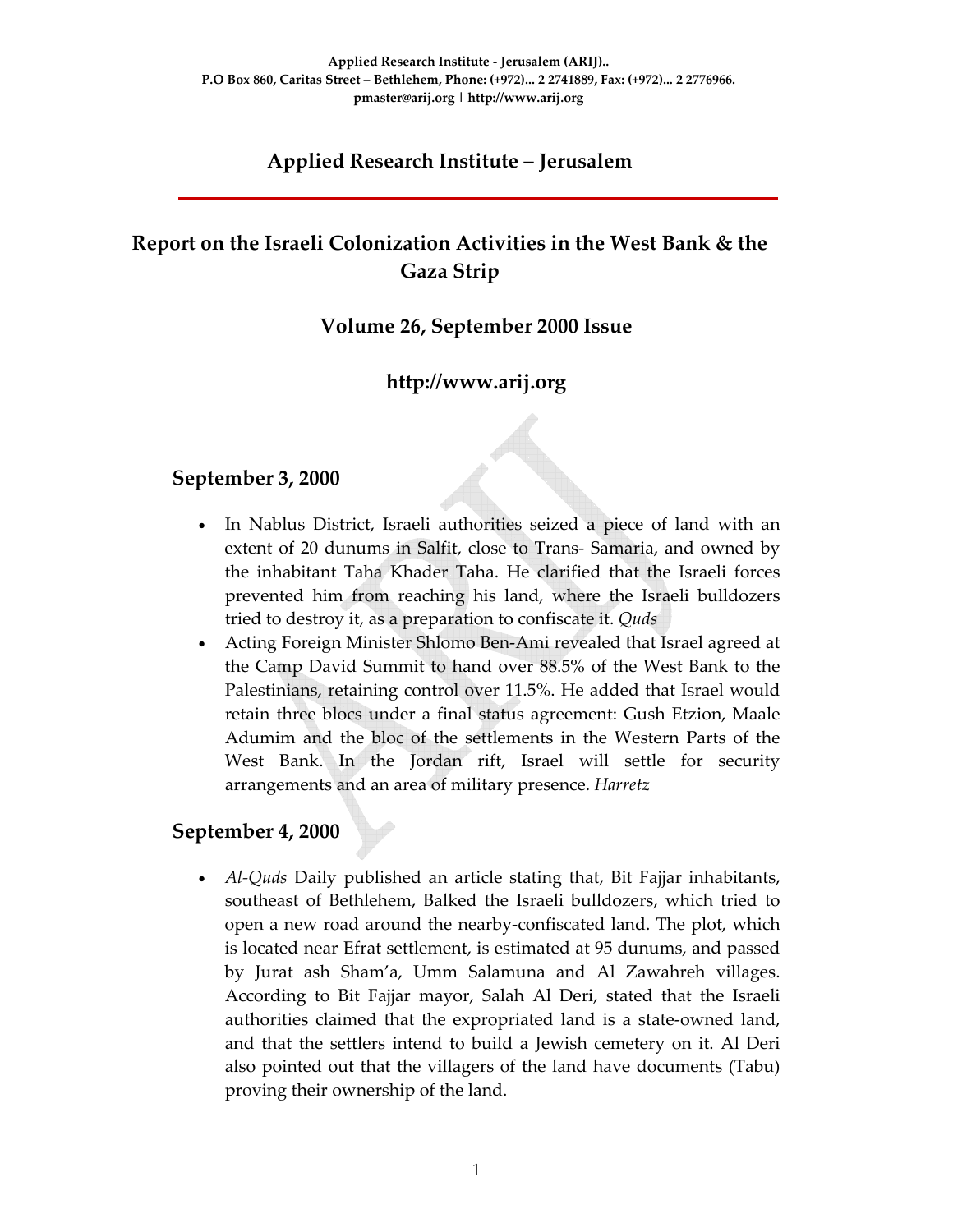• On the other hand, the settlers of Shaked planted about 400 olive trees on 1666 dunums of land, at the expense of Umm Ar Raihan village, in Jenin District.

#### **September 9, 2000**

- The Israeli government led by Ehud Barak unveiled plans to build more than 10 thousand settlement housing units in east Jerusalem to bring the number of the inhabitants about million in the year 2020. The plans include**:**
	- In Gush Etzion:
	- o Connection of Maale Adumim settlement with Jerusalem by constructing 100‐200 new settlement housing units.
	- o Planning to construct 2000 housing units in Efrat settlement.
	- o Another 3500 housing units are being planned by the Israeli Ministry of Housing to be built east of Maale Adumim.
	- East of Pisgat Zeev :
	- o Planning to build 2200 housing units in Pisgat Zeev settlement
	- o Another 6500 units will be built in Bitar Elit settlement.
	- In Givat Zeev:
	- o The Israeli Ministry is planning to build 1300 housing units
	- Olmert Plans :
	- o Olmert plans to construct 25,000 new settlements ‐housing units, west of Jerusalem. *Quds*
- In Nablus District, a group of settlers from Itamar near Bit Furik village; uprooted dozens of olive and fig trees and replace them by citrus ones. The citizen Ahmad Nasasra noted that the settlers have recently erected a new caravan and a barrack. He also added that the settlers are trying to prevent the villagers from reaching their lands, in an attempt to confiscate it; see map. *Quds*
- Tha'r Suleiman, 12 years old resisted the Israeli bulldozers which tried to destroy his father's land in 'Isla village, near Qalqiliya. Bassam Suleiman, the father of Tha'r, declared that the real torture started from the beginning of August when the settlers destroyed part of his land under the pretext of expanding the water networks. He added also that as he saw the bulldozers starting to damage his plot, he and his sons threw themselves in front of the bulldozers in an attempt to prevent them. *Jadeeda*

## **September 10, 2000**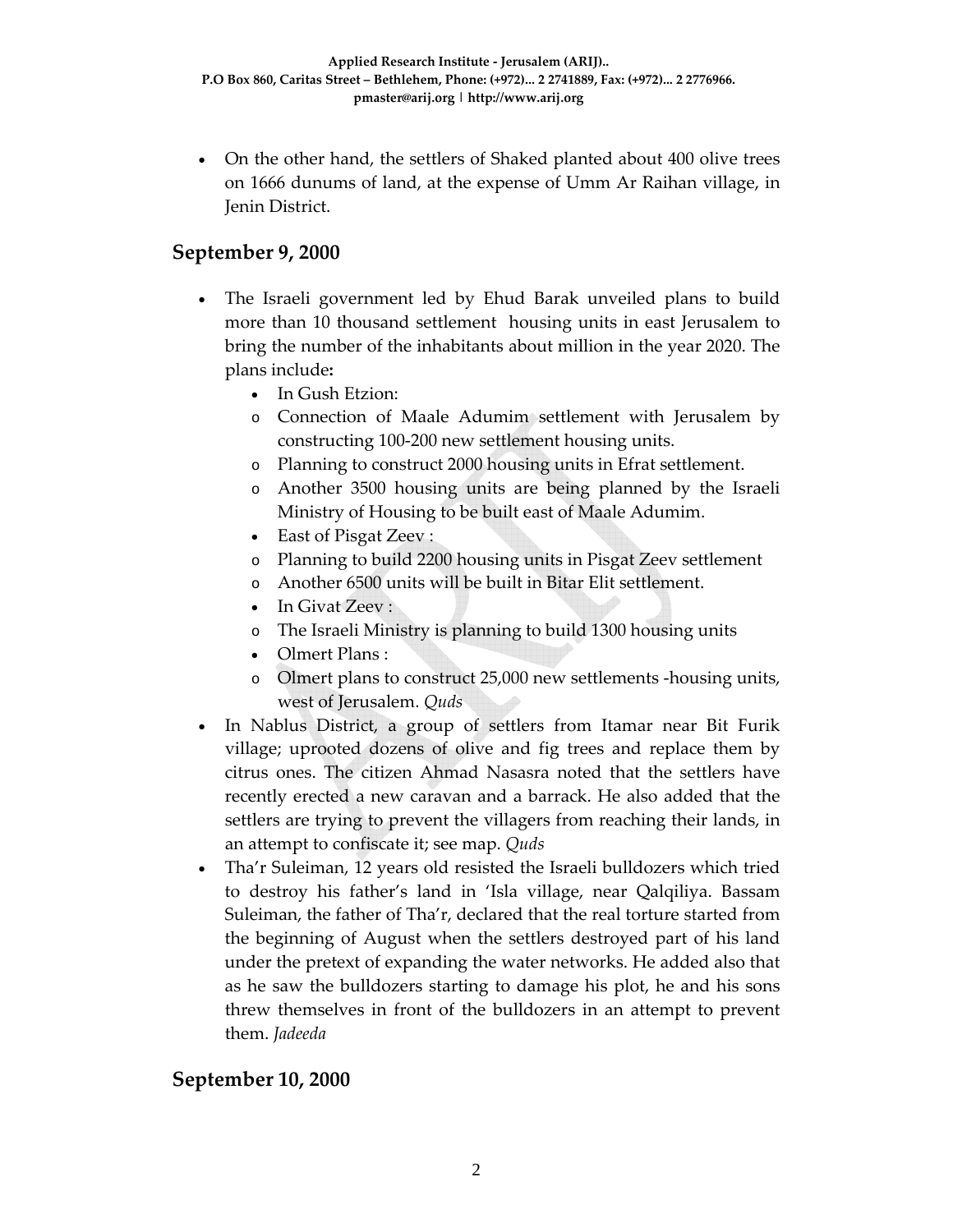- The PLO's top decision- making body postponed declaring statehood for at least two months, but gave the go-ahead to launch preparations for future sovereignty, such as possible expanding the Palestinian police. *JPost*
- According to official sources, Angel Company with the coordination for developing Arial settlement and a number of investors will construct a new settlement neighborhood in Arial, including 367 new housing units on a cost of 70 million dollars. This company had marketed 60 units from a previous project during ten months. *Quds*

## **September 11, 2000**

- A report issued by B'etselem confirmed that Israel killed 287 Palestinians including 44 children since the signing of Oslo agreements. *Quds*
- A report published by Israeli Legal Center for Land Defense stated that Israel bulldozed about 5650 dunums of lands (mainly from Bethlehem) owned by Palestinian inhabitants, demolished six houses and uprooted more than 450 fully‐ grown trees, during August 2000. In addition, the report pointed out that the Israeli authorities sent notices to demolish more than 26 Palestinian houses, which are mainly located at the contour of Jerusalem District. *Quds*
- The Department of Israeli building and Organization issued demolition orders to several owners of commercial caravans in Mas‐ha market, southwest of Nablus, under the pretext of being built without permits. *Quds*

## **September 12, 2000**

- The Israeli Ministry of Housing reported that there is an increase in the number of building Jewish settlements during the first half of year 2000, and which reaches 96%. Moreover, the statistics showed also that the Israeli government has started to construct about 2000 housing units since Ehud Barak's tenure. *Quds*
- The Palestinian citizens of Biddya village, in Nablus District, confronted the Israeli authorities' bulldozers that started groundwork on a piece of land in an attempt to expand Trans‐Samaria B. *Jadeeda*.

#### **September 14, 2000**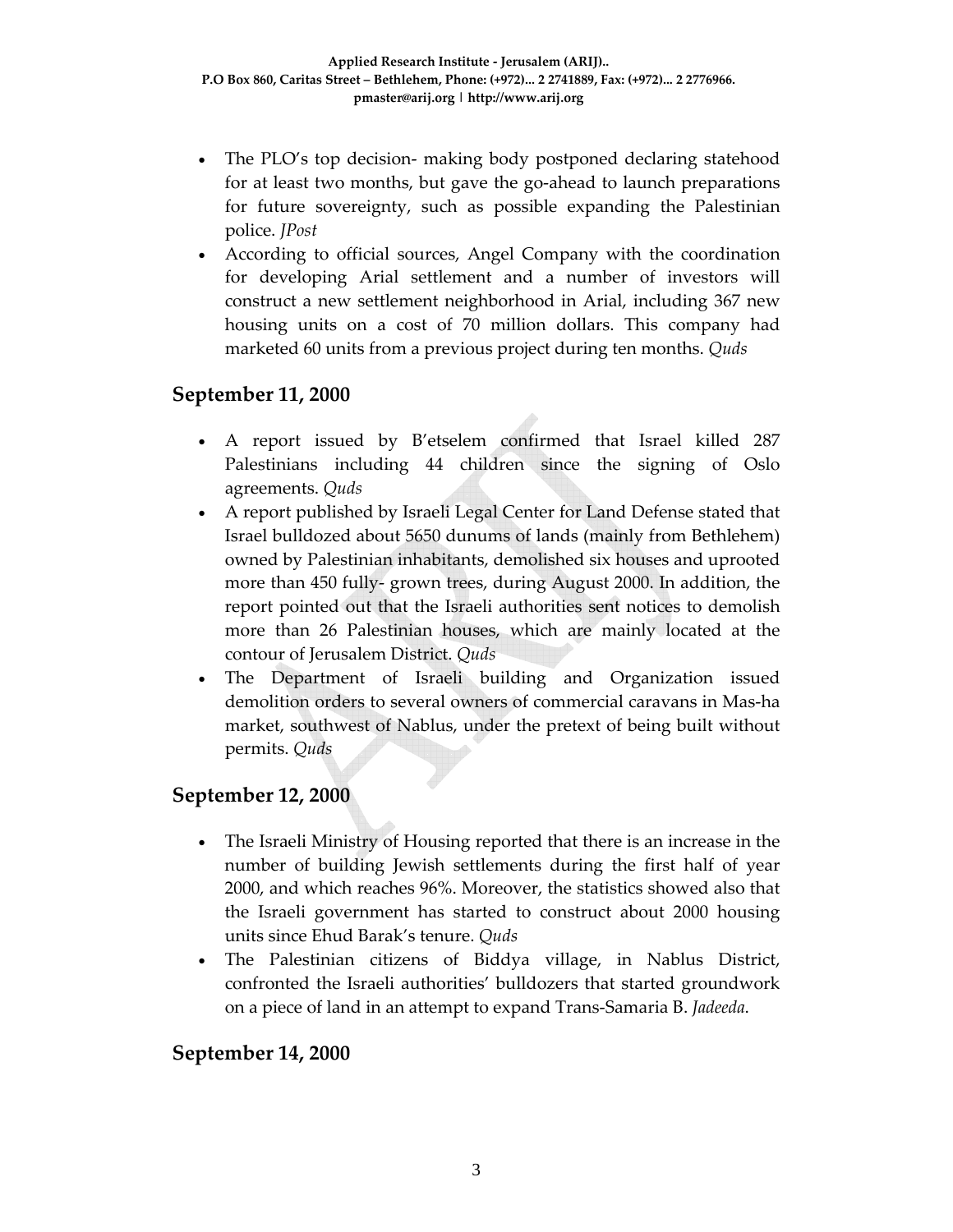- Dolev and Talmon settlements , which are erected at the expense of Al‐ Janiya, Ras Karkar and Al Mazra'a al Gharbiya villages, near Ramallah, seized a 300‐plot of land belonged to citizens from Al‐Janiya village; *Quds*
- The Israeli bulldozers demolished two Palestinian houses in Ateel Al Jadeeda village, in Jerusalem District, owned by the two inhabitants Ziad Al‐Asmar and Omar Dari. *Quds*

#### **September 15, 2000**

- The Israeli Ministry of Housing and Construction submitted this week the second stage plan for building a new Jewish settlement in Abu Ghneim Mountain (Har Homa settlement ), southeast of Bethlehem for the approval of the so‐called "Building and Urban Planning Committee" at Olmert's Municipality. The project includes construction of 3000 new settlement housing units, which are supposed to be under‐construction before the end of this year (2000). On the other hand, Israeli sources mentioned that the settlement project financed by the Jewish millionaire Irveing Moscovitch at Ras al 'Amud neighborhood, in east Jerusalem is about to be completed and will absorb more Jewish immigrants. *Quds & MoI*
- Mehola settlement in Nablus District is undergoing an expansion campaign at the expense of Palestinian lands in Jericho, where the settlers have damaged a number of agricultural plots. *Jadeeda*

## **September 16, 2000**

• Israeli occupation authorities started to destroy tens of dunums of land owned by the heirs of Mohamad Ali from Kafr Laqif village, in Qalqiliya District, in an attempt to construct a large commercial mall. Furthermore, the landowners added that "Kadumim 3000" company, which owned by Jewish millionaire Fashori was bulldozing large parts (36 dunums) from the land aiming at reaching the main road that connects Qalqiliya with Nablus District. Besides, the company which is damaging hundreds of dunums from Kafr Laqif village is trying to open a new settlement by‐pass road that will unify the entrance of Ginnot Shomeron and Karne Shomron settlements. *Quds*

## **September 17, 2000**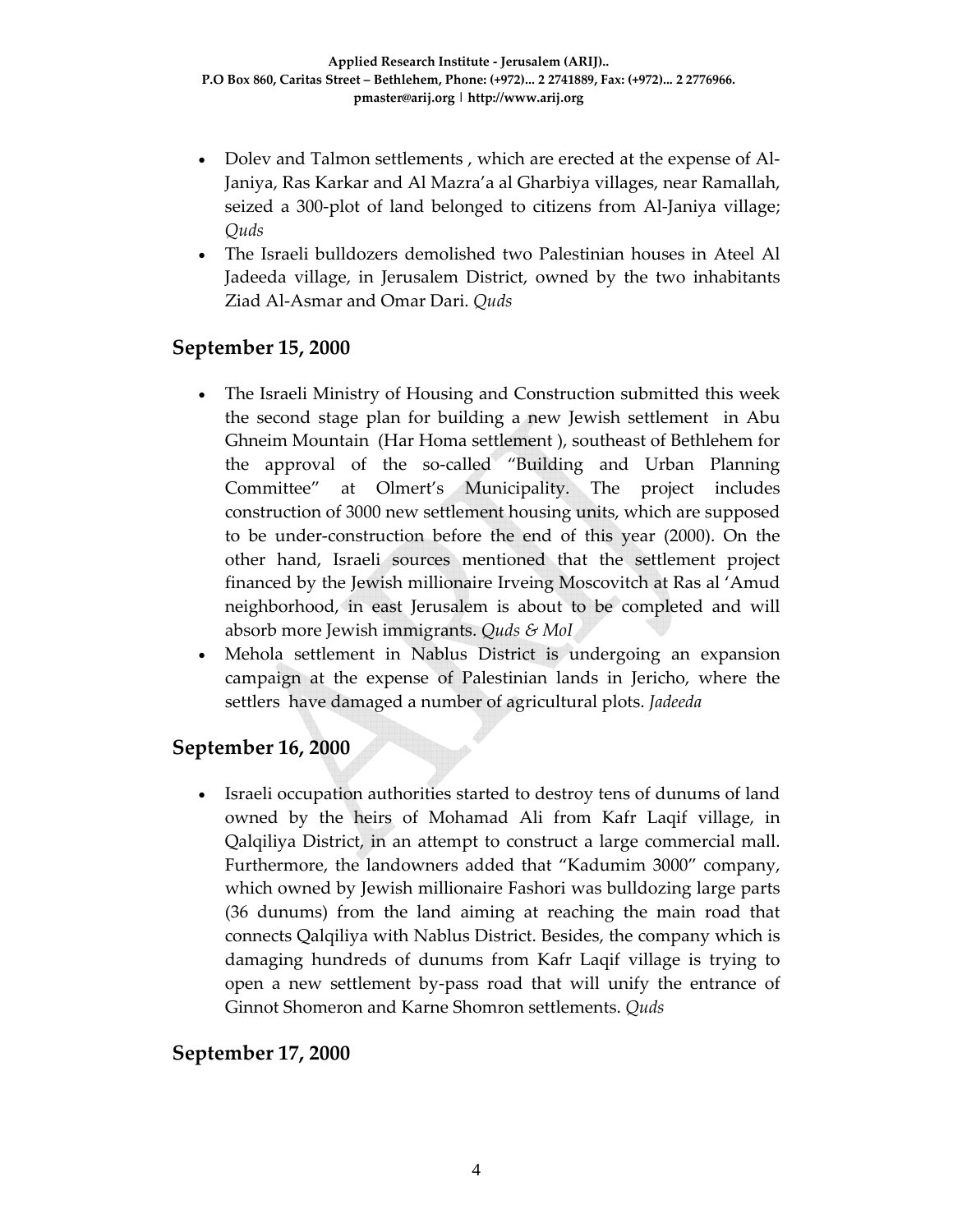- The Israeli Minister of Housing and Construction Benyamin Ali'azar has recently endorsed a list of projects which include 29 plans for the construction of 139,000 housing units inside the Green Line and in Jewish settlements lying in the Jerusalem perimeter to comprise more Jewish immigrants. Here is a list of some of building projects that **will be implemented:**
	- Bitar‐3200
	- Givat Zeev‐873
	- Gush Etzion‐10100
	- Maale Adumim‐5450

(The numbers referred to the number of housing units). *Quds*

- The Israeli occupation forces bulldozed 13‐dunums of agricultural land owned by Khalil and Issa She'abat located in Beit Sahour area, (Jaba Al Sakour hamlet), near Abu Ghneim Mountain. The inhabitants confirmed that these lands are the main source of living due to their agricultural value. *Quds*
- The General Director of the Islamic Waqf (religious affairs) Authorities in Jerusalem, Adnan Al Huseini said that the Israeli authorities are preventing the entry of building materials for the restoration works to Al‐Aqsa Mosque without giving any reason. *Quds & MoI*

## **September 18, 2000**

- In Bethlehem District, the settlers of Kedar, which is constructed at the expense of Tuqu' and At Ta'amreh villages, captured a piece of land owned by the inhabitant Shahin Al Zeir from At Ta'amreh as a preparation to be annexed to Kedar settlement . *Quds*
- According to *Ha'aretz and Al‐Quds* newspapres, Olmert Municipality dispatched military orders to many Palestinian inhabitants in the area located between Sheikh Jarrah neighborhood (southeast of Jerusalem) and Silwan, informing them that their villages and houses will be confiscated for a public purpose, which is the paving of eastern ring road. This road will swallow about 1070 dunums of their lands.
- Several notices were dispatched to Palestinian families in Hebron District. The notices warned demolition of seven Palestinian houses in different villages of Hebron, under the allegation that they had been built without permits. Moreover, the Israeli authorities issued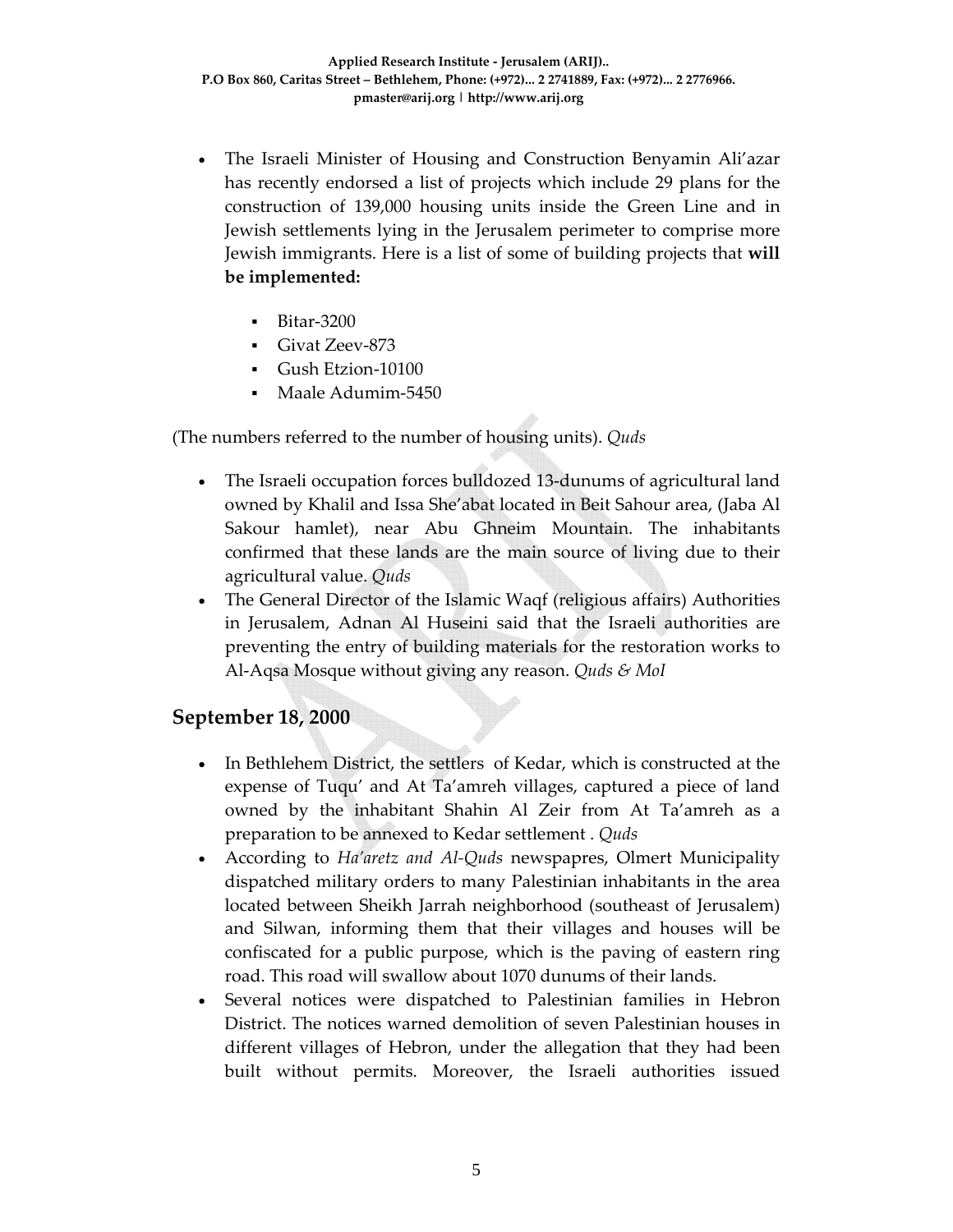notification orders to stop building works in 24 Palestinian houses in several areas, under the pretext of being located in area C. *Jadeeda*

• An article appeared in *Alhayat Al‐Jadeeda,* stated that a new settlement neighborhood has been established in Arial settlement, Nablus, to absorb more Jewish settlers. The project was constructed at the expense of the Palestinian villages of Yasuf and Iskaka (Salfit), as a preparation to expand Arial settlement. Furthermore, in Qalqiliya District, the Israeli occupation forces destroyed wide areas of confiscated land estimated at 350 dunums from the village of Jayyus. According to Majed Salim, one of the landowners said that the Israeli authorities hindered the villagers from reaching their lands in addition to uprooting several olive trees belonged to them.

## **September 20, 2000**

- Amer Sha'ban, from Al Jalama village, in Jenin District, received a military order from the Israeli authorities informing him to demolish his house, under the pretext of being built without a permit. *Quds*
- Israeli occupation authorities issued a military order to confiscate 14 locations in the Israeli areas, which are classified as H‐2, in order to be used for military purposes. This order includes seizure of lands and houses belonged to Palestinians from Tel Rumeida village and the old city in Hebron; *Ayyam*

## **September 22, 2000**

- According to Israeli resources, a number of Israeli formal departments ratified a plan to construct a tourism resort that will include huge hotels on the top hill of Jaba al Mukabbir, near Jerusalem. Yeroshaleim newspaper mentioned that the Israeli Ministry of Tourism and the Jerusalem Municipality will publish sooner a tender to administrate four hotels in Jaba al Mukabbir area. *Quds*
- An article appeared in *Al*-*Quds* Daily stating that the number of ratified plans for the settlements in the West bank reached 30, while the submitted ones for approval is 27 plans. Moreover, the number of endorsed by‐pass roads were 14, whilst the offered ones for approval is 13 by‐pass roads, in addition to the construction of two new Jewish settlements east of Ramallah: Maale Mode'in and Hari Zahav on the account of Kafr Al Deik and Deir Balut lands.

## **September 25, 2000**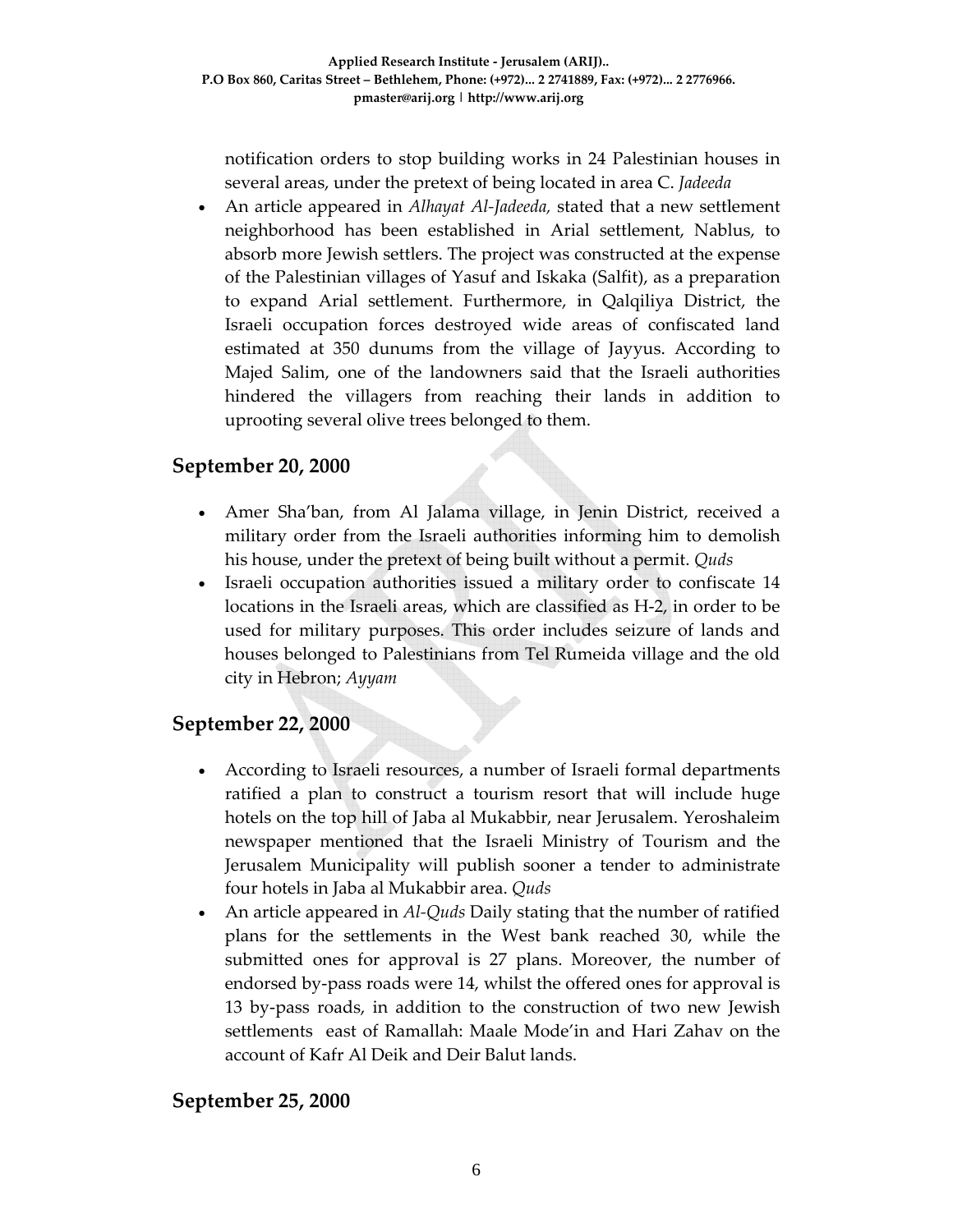• The Israeli authorities set up several caravans in Avnei Hefetz settlement, which is built on Palestinian land from Shufa and Kafr al Labad villages, southeast of Tulkarm. *Quds*

## **September 26, 2000**

- According to Israeli sources, eight extremist Jewish groups occupied three Palestinian houses, on the Mount of Olive, in eastern Jerusalem, close to the new settlement, which was established in Ras‐al Amoud neighborhood. The total area of these houses is 210 square meters and they are very ancient. The extremist groups claimed ownership by Jews since 1956 and began restoration works. The source also pointed out that one house was occupied immediately, while the remaining two houses will be soon occupied. *Quds & MoI*
- A report appeared in *Al‐Quds* Daily, stating that the percentage of population growth among Arabs in Jerusalem registered three folds than the percentage of growth among Jews.
- In an attempt to assimilate more Jewish settlers in the Palestinian territories, the Israeli authorities are planning to construct another 132 new settlement -housing units in Ras al 'Amud neighborhood, Jerusalem. *Jadeeda*

# **September 27, 2000**

- Israeli occupation authorities demolished a commercial store in St. George Street, east of Jerusalem, and owned by the citizen Fahmi Abu Sneineh, under the pretext of being built without a permit. *Quds*
- Jewish settlers have renewed their attempt to damage the agricultural lands in the West Bank, where a group of settlers from Gilo, near Beit Jala, chopped down several numbers of olive trees belonged to the citizen Ibrahim Jawaish, in an attempt to expropriate his land*. Ayyam*

## **September 28, 2000**

• According to Palestinian sources, Jewish settlers attacked the Palestinian inhabitant Ibrahim Al‐Tous (47 years old) from Sourif village, in Hebron District. They also cut down the phone lines from a number of Palestinian traders. *Quds*

| District | Land | Land | Uprooted / House |                                                        | <b>Threatene</b> |
|----------|------|------|------------------|--------------------------------------------------------|------------------|
|          |      |      |                  | Confiscated Threatened Confiscated Demolished d Houses |                  |